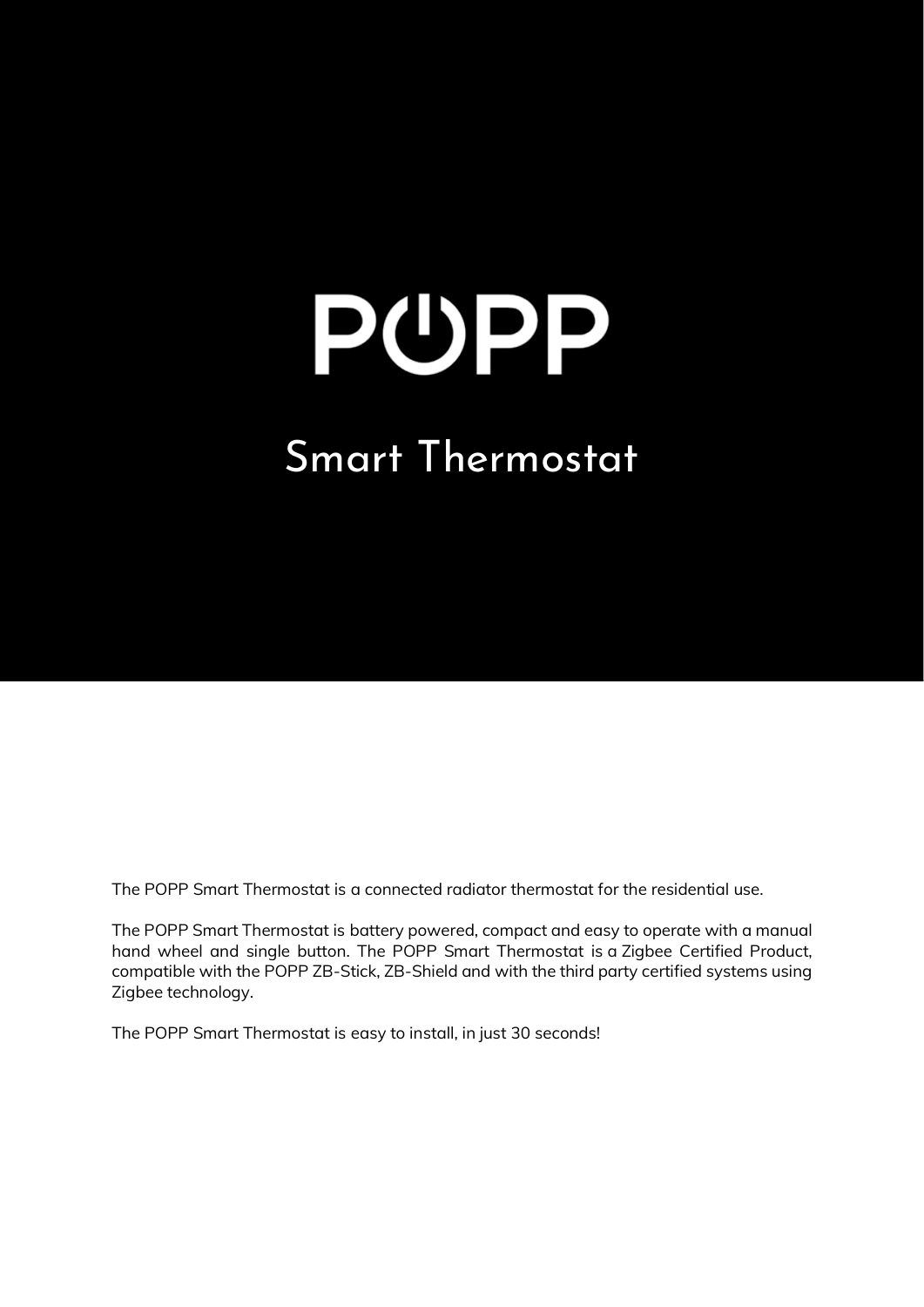#### **Features**

- Programming and control via a Zigbee gateway
- Energy savings
- Easy to install
- Easy to operate
- The Manual mode
- The Open-window function
- The PID Accurate temperature control
- The Adaptive learning
- Easy to read LCD display
- Display rotation -180 degrees
- Min./max. temp. range
- The Child lock function
- The Frost protection function
- The Valve exercise function
- Backlit display
- Battery life time up to 2 years
- The Visual warning of low battery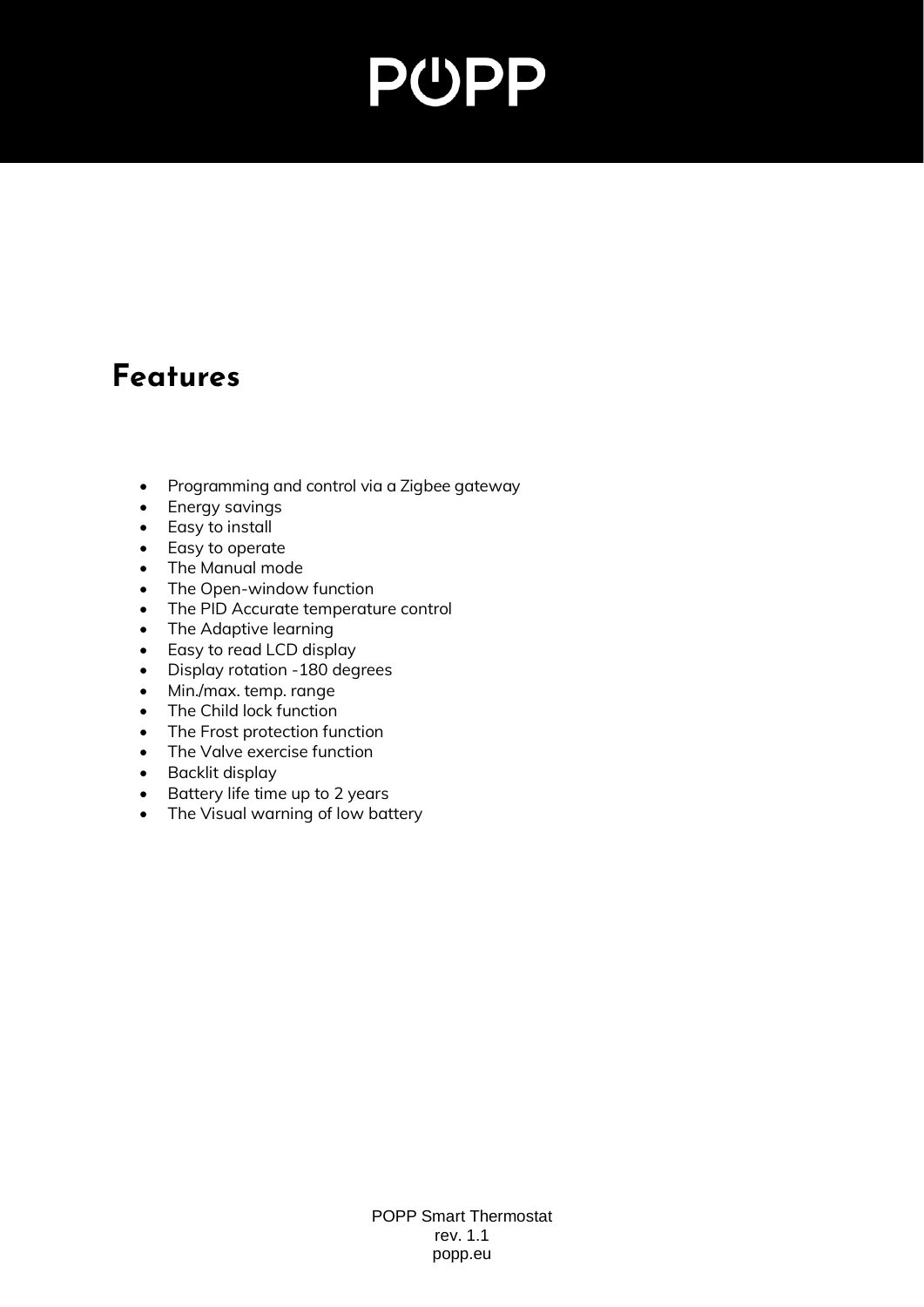#### Installation of the POPP Smart Thermostat

1. Start to identify the valve by comparing the shape of the valve body with the red lines and mount the right adapter.



The following adapters are included in the scope of the delivery. Remaining adapters in the overview can be purchased separately. Adapter code number can be found below each adapter illustration.

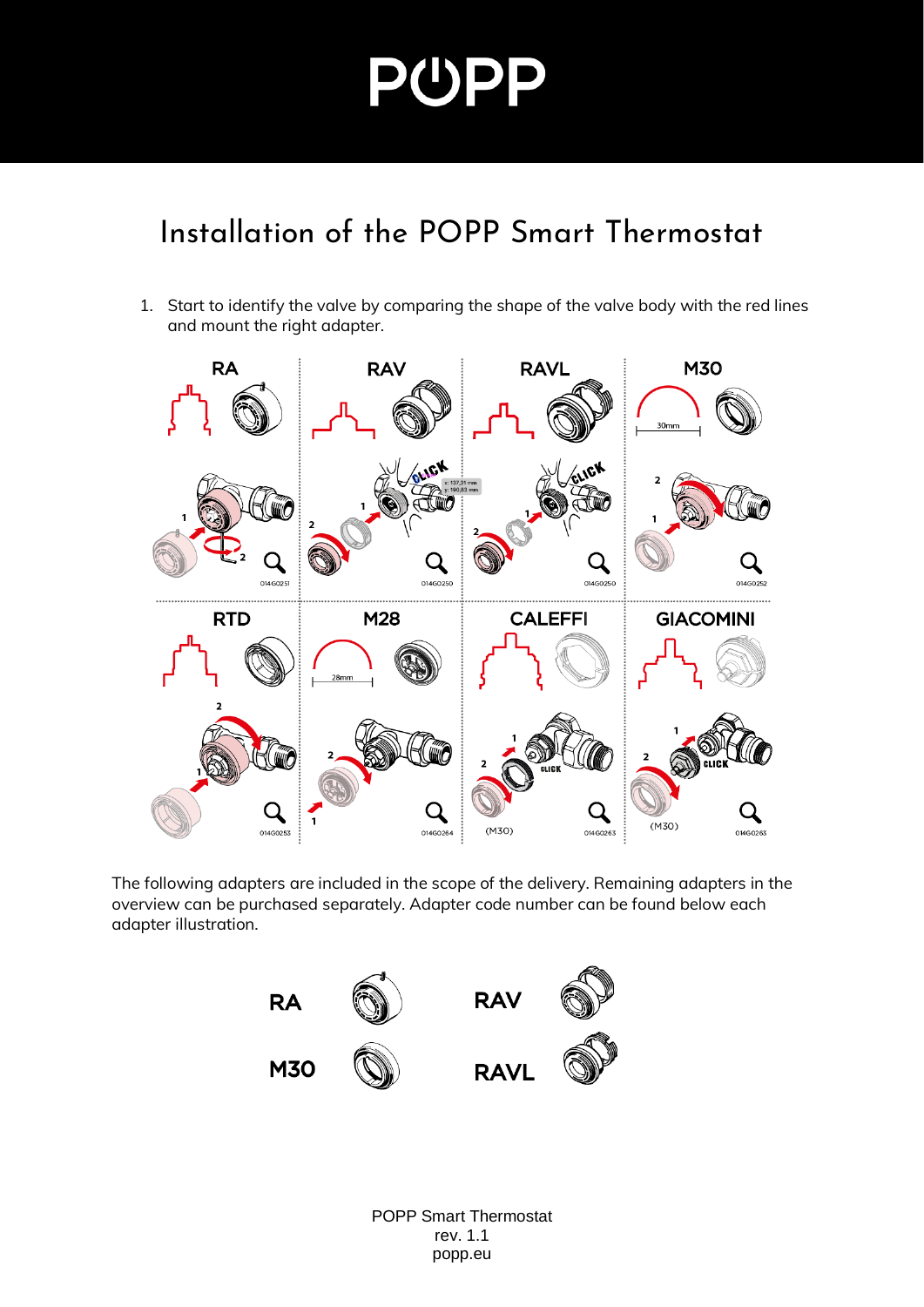2. Insert the batteries, then mount the thermostat onto the adapter by turning it until you hear a click. Leave the POPP Smart Thermostat in Mounting mode, which will be shown be the "M" on the display.



- 3. Open your Zigbee enabled gateway App or user interface. Look up the Gateways user manual to get the instructions, how you start the Zigbee connecting mode in you App or user interface.
- 4. Start the Zigbee connecting mode in your gateways App or User interface.
- 5. Press the button on the POPP Smart Thermostat once. The connecting symbol on the Screen will start to flash.



6. The POPP Smart Thermostat will appear in your gateways app or user interface.